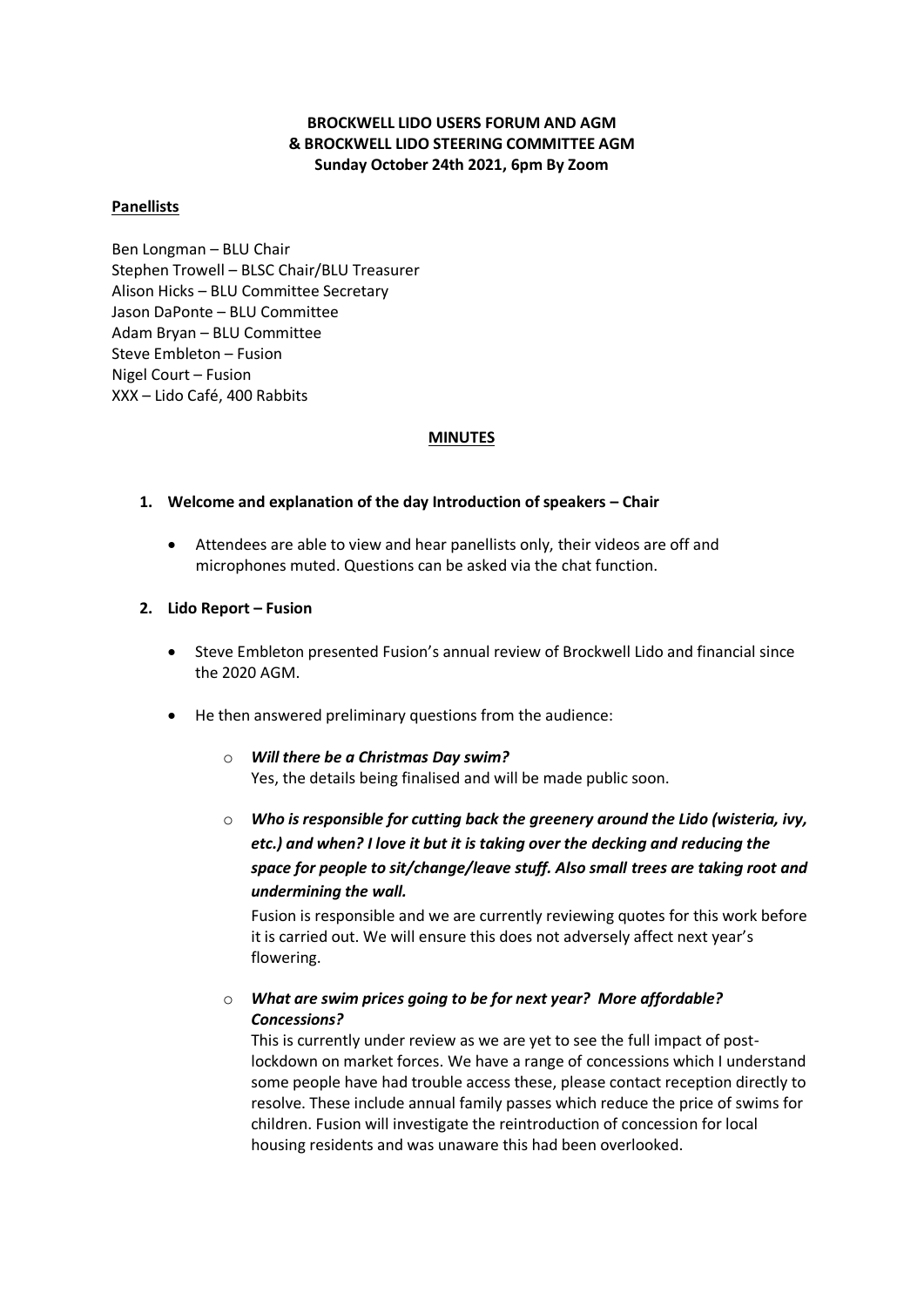- o *Several questions raised about cleanliness of changing room facilities including: Why are the outside changing rooms so filthy? I have also heard this about the indoor ones and that there is an issue with cleaners or something. Now more than ever, cleanliness is of paramount importance.*  New cleaning protocols were introduced on 18<sup>th</sup> October with daily inspections in response to this feedback and we are already seeing improvement.
- o *Will the outdoor sauna be reopening?* This is under review, no decision yet.

# **3. Update – Lido Café, 400 Rabbits**

- Jill Rutland provided an update on services available at the café and advised that weather-proofing for the terrace is coming soon as well as the introduction of hot water bottles.
- The issue of pizza box waste is recognised. They were replaced by paper plates where possible in the summer and boxes carry a message about recycling and contain greaseproof paper inlay for preservation. A Drop off point for boxes is being created.
- The return of the healthy breakfast menu is under review but was delayed by staffing issues relating to Covid. Hoping it will return before Xmas. In the meantime the provision of urns for hot drinks and porridge for early swimmers with an honesty box payment system is coming soon.
- The midday cut-off for the 10% swimmer discount will be queried with the owners and the café will provide an update on a potential extension soon.

# **4. Minutes of 2020 AGM & Forum BLU Financial report**

- Stephen Trowell advised the minutes from last. Year's AGM are available online but noted ongoing issues around pricing, cleanliness and booking issues. The minutes of this meeting will similarly be made public.
- Stephen presented the BLU Treasurer's Report: On the 1 October 2020 our account held £2,268.46. On the 1 October 2021 it held £1,916.70. The transactions during the year comprised:
	- o Receipts from the Just Giving campaign to raise money for dry robes and small gifts for the lifeguards, and a few direct donations. These totalled £1502.74.
	- o Payments out for the dry robes and gifts for staff totalling £1552.50
	- o £52 for a bunch of flowers for Lauren the assistant manager.
	- $\circ$  £250 as a contribution to the funding of the book, Waterproof, being produced by Peter Bradley.

The Dry Robes and gifts were well received and clearly useful. The flowers were appropriate. Waterproof's production has been delayed. There is hope (but no more than hope) that it will be out by Christmas.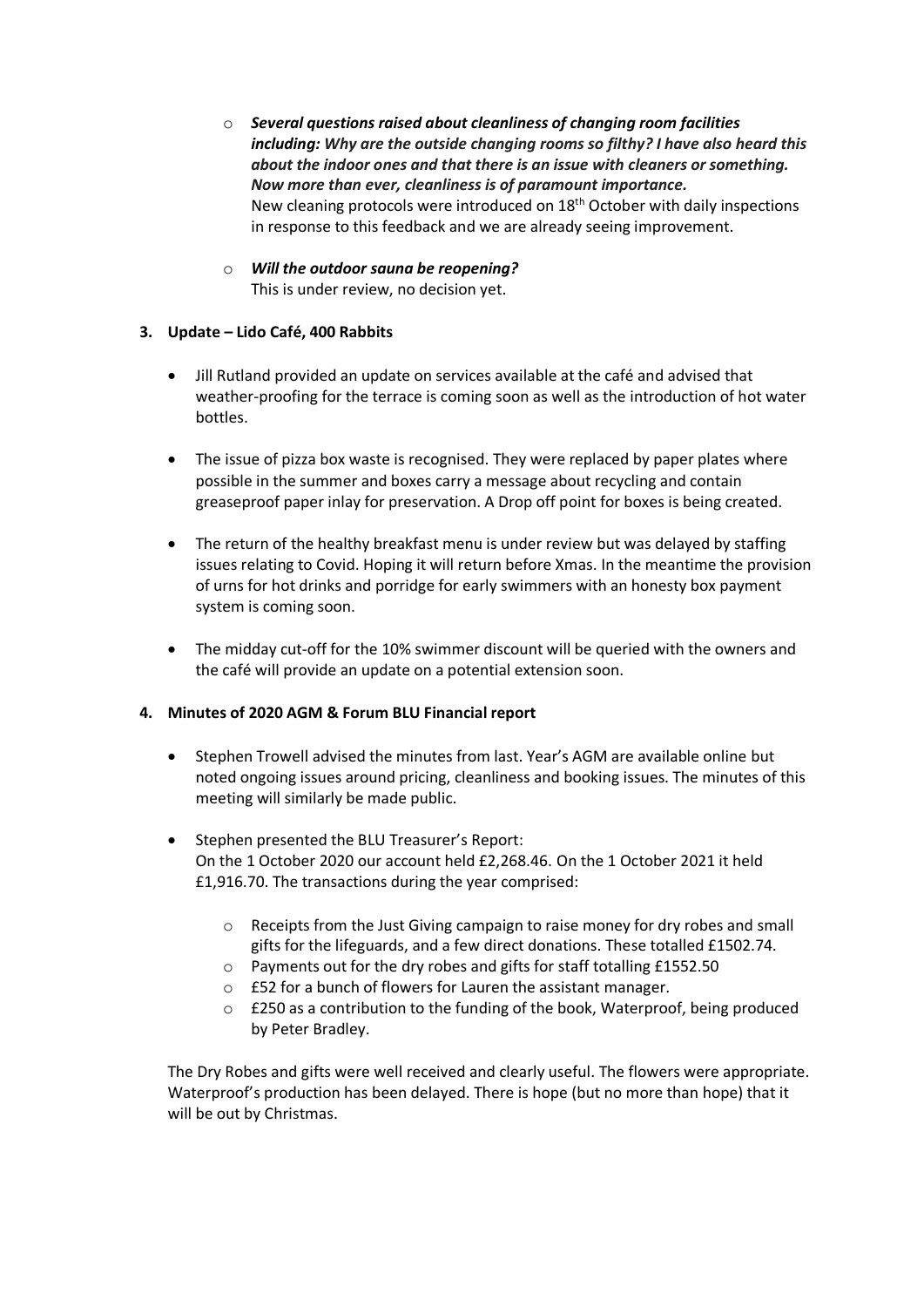## **5. BLU Chair report**

- I would like to extend my sincere thanks to Steve Embleton, Lauren Frankis, Joe Thomas, Teneisha Gibbs and the rest of the Brockwell Lido team for the work that they do. Without exaggeration, this lido is a lifeline for a great many of its users, and more than just a leisure centre. Sadly, Lauren has now left. We wish her every success in what she does next and know that she will be greatly missed.
- Running the lido is not easy, especially during the pandemic and post Brexit. Every pool and gym operator has faced financial challenges, glitches with booking systems, staff shortages, the stress of new rules, new systems and trying to get back to business as usual. We recognise the extraordinary effort the lido team have put in to ensure the site runs safely and stays open, a cleaner pool, the increases in capacity and (for pool users), opening hours and much more.
- I would also like to extend my gratitude to my fellow committee members on BLU, all of whom give up their time on a voluntary basis.
- BLU represents all users of the lido. We do not run the lido and we have no mandatory powers to enact decisions. Our goal is to ensure user voices are listened to and to provide a sounding board for Fusion, who do run the lido. In the past year, here are some of our activities:
	- o *Fundraising for lifeguard dryrobes*  in December we organised a fundraising campaign to give a thank you to lido staff and to buy five red dryrobes with "lifeguard" embossed on them. They were delivered in March, just in time for one of the wettest springs in living memory. In total, lido users raised £1,540, of which almost half went towards the dry robes and the rest to lido staff.
	- o *Organising a minute's silence at the lido for Folajimi Olubunmi-Adewole*  Folajimi was the brave young south London man who gave his own life to try and save another's.
	- o *New outdoor sauna*  we have sought, with Fusion's blessing, quotes for a new outdoor sauna and led discussions on trying to get a new, larger sauna installed. This may not happen in 2021/22 because of supply chain issues, costs and permissions but we remain hopeful it can transform winter swimming for what we hope will be a post-pandemic 2022/23.
	- o *Planning for a gala*  we have started the planning process for a swimming gala in Q4 or Q1 2022. *FAQs* – with all the changes in booking systems, slots etc and the usual flow of casual swimmers in the summer month we wrote and updated FAQs to help guide users around the booking process.
	- o *Promoting a sense of community and pride in the lido* we actively promote member stories, photos interactions and the sense of community around the lido in the lido. We primarily do this via social media, our newsletter and website.
	- o *Resolving member questions and issues*  we get questions, problems, requests for clarification each week and resolve as many of these as we can either directly or indirectly. We also actively support Fusion where additional communication is welcome or needed to ensure that any changes or new events reach a wider audience.
	- o *Guiding policy*  both formally (as part of the steering group) and informally we work behind the scenes to help guide policy across a range of issues such as pricing,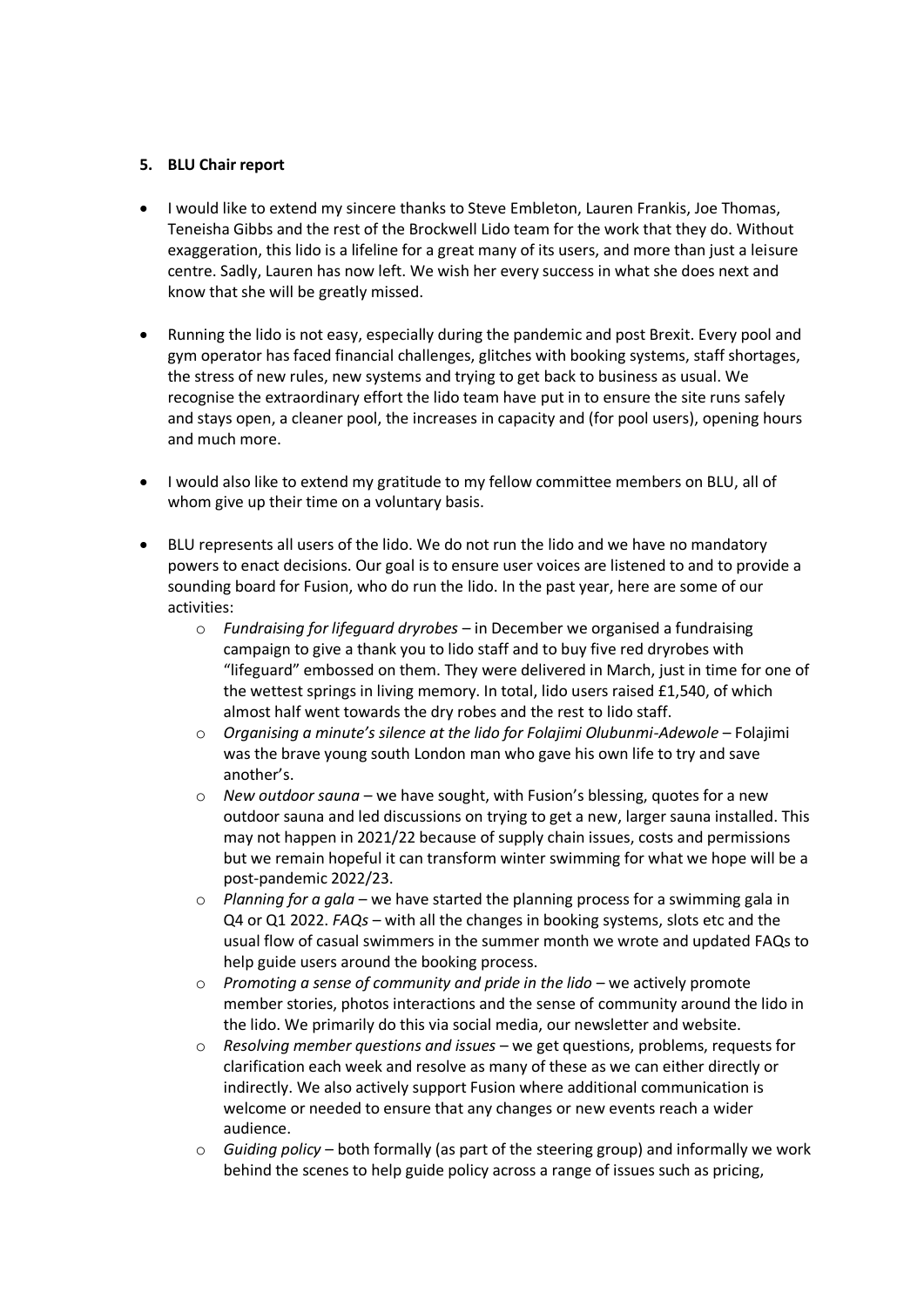timetables, member access, booking conditions etc. *Liaising with the lido café* – we meet regularly with the lido café management to promote a better user experience and give user feedback.

- o *Promoting local groups*  BLU is an active supporter and promoter of other local community groups, in and around the park.
- As part of writing this report I went back over the comments my predecessor, Guy Wickett, made at the AGM last year. It is notable, perhaps, what has not changed. The wet side changing rooms are not clean enough. We ask Fusion to please resource this properly, especially during the winter months when more users will seek to change indoors.
- We remain vigilant about the fabric of the building, and in particular the drainage and flow of water from outside showers. With the growing popularity of outdoor swimming and the impact COVID-19 has had on outdoor changing meaning the outdoor showers receive much heavier use.
- For some years, members have raised concerns that staff and lifeguards do not receive the London living wage. What might have been seen as an ethical issue in previous years is also a practical issue today. We urge Fusion to reconsider its position.
- Lastly, the sign off for a new outdoor sauna is not yet a given. We would emphasise how much winter swimmers want one and how transformative it will be for casual and regular winter swimmers alike.
- We will continue to represent users, engage regularly with Fusion and promote the lido as we have done in the past 12 months. Our goals for 2021/22 will include:
	- o *Attracting more members onto BLU*  We will be working over the next 12 months to double the size of the committee in line with our goals of encouraging greater representation and activity.
	- o *Fundraising and merchandising –* To raise some money for BLU and also promote a sense of joy and community among lido users.
	- o *Supporting the installation of a new outdoor sauna*  The current sauna is too small to cope with the increased numbers of cold-water swimmers. We are actively working to help instal a larger one.
	- o *Supporting a BLU-organised gala*  It's time we had one, and we will. Offers of help gladly received.
	- o *The promotion of outdoor swimming among less well represented groups*  the far lower numbers of black and minority swimmers generally and at the lido specifically is a focus for us. We will do everything we can to actively encourage wider participation among underrepresented groups.
	- $\circ$  *Supporting a food bank collection point at the lido* we have provisional agreement from Fusion and the Norwood & Brixton Food Bank to put a small collection point at the lido.

# **6. BLSC Chair report**

The function of the Steering Committee is to bring together the users of the Lido, appointed to it through BLU, representatives of local community groups and Fusion to try and ensure that the Lido works as well as possible for regular users and the broader community. To that end we would normally hold meetings to raise our concern with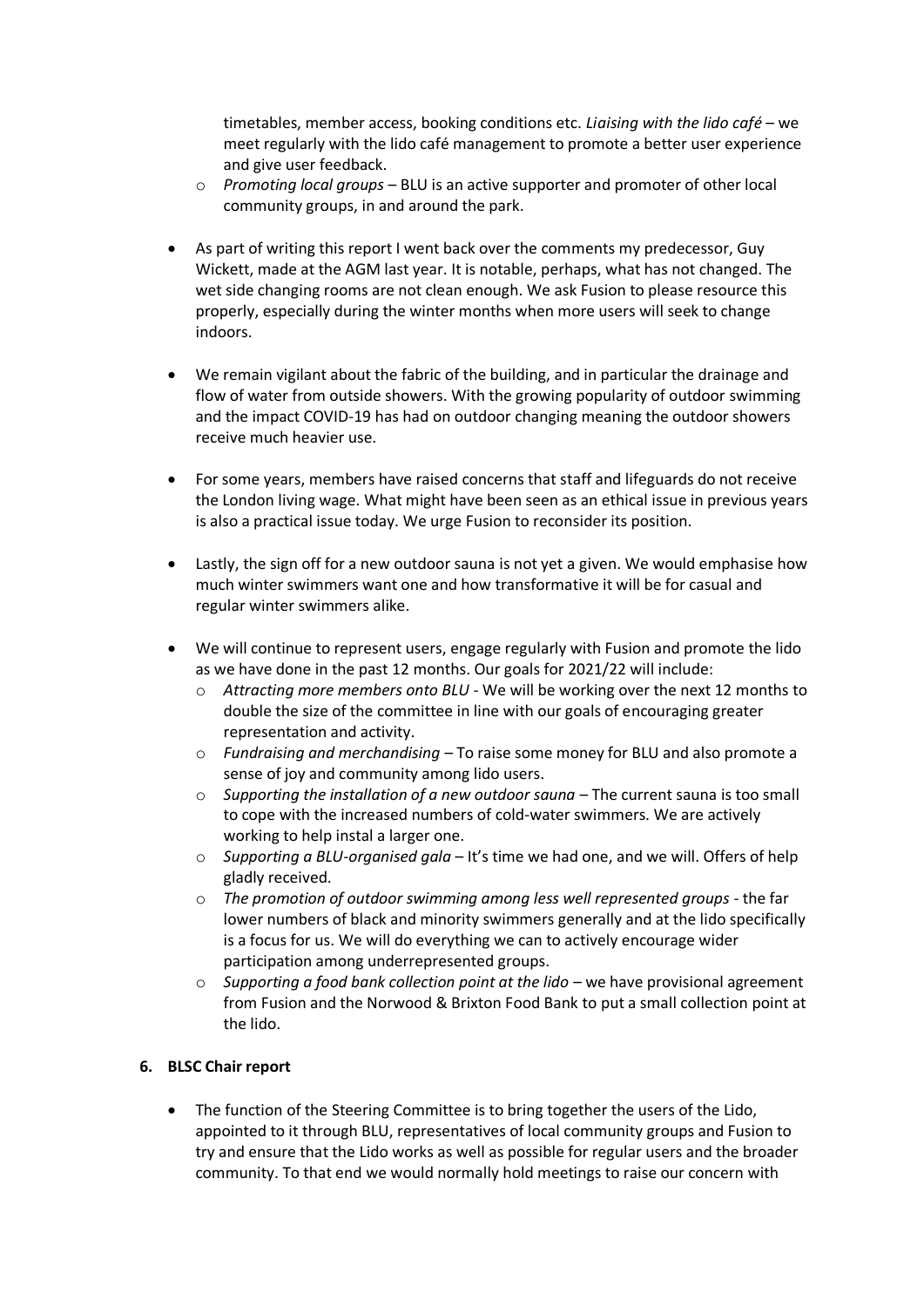Fusion and consider the Service Delivery Plan which Fusion prepares each year for Lambeth.

- We have held meetings this year, albeit over Zoom. I very much hope that we will be able to hold them face to face soon. We have raised concerns with Steve Embleton, our local manager, who has taken time after his normal workday to join in those meetings.
- It is appropriate to pay tribute to the way Steve has managed the centre through a difficult year. While each of us can make complaint as to things that have gone wrong, it is necessary to stand back and remember that an awful lot has gone right with the centre. The pool is open and was open over the summer for more than just the hardened lane swimmers. The water has been clear. The gym has been open and relatively easy to secure a place. Classes are now returned, and at long last the indoor sauna can be used. These things cannot be taken for granted.

•

There are however some negative areas to report. This year we did not approve the Service Delivery Plan that was submitted to Lambeth. In essence the problem that the committee faced was that we were given no financial information to judge the price rises that were being proposed. This year I fear we are going to be in the same position. We consider pricing to be critical to keeping the centre at the heart of the community. We are realistic enough to recognise that a well-run, well-maintained, clean centre is going to need to be funded and that requires us to pay. We are concerned however that a short-term lack of investment can hold back the Lido – an example was the shortage of lifeguards at the start of the Autumn university term when the sun was still in the sky and swimmers were turned away. And we think that the Lido should not set its prices in such a way as to lose families, occasional users, and those with very little money. We would urge Fusion to be open with our committee and to back the Lido. When the sun shines the pool will fill. Fire up an outdoor sauna and you will keep the pool busy all winter. Gym membership inevitably fell away during the lockdowns but there is demand there for a clean and well-equipped gym which is competitively priced.

- The running of the centre is ultimately up to Fusion rather than us but we do have experience of this Lido and quickly available customer feedback. And we do have a role in keeping the Lido as part of the community rather than just a commercial sports centre.
- Before I finish I need to say something about Ben. I see him through BLU and the BLSC and I often meet him by the pool. You all (and many who are not here) owe him a great deal. Half a dozen emails a day arrive from disgruntled or clueless users. Ben shepherds them to answers or to someone in Fusion who can sort them out. Every couple of weeks something goes wrong - such as when Fusion HQ introduced a no-show fee – Ben gets on the phone to Steve or meets up with him and talks him into a better way of dealing with the problem. He should be paid a salary by Fusion, but at the very least he should be getting our gratitude.

### **7. BLU Elections**

• Voting for the reinstatement of the existing committee members took place, 26 'For' votes were received for all candidates and nominations therefore upheld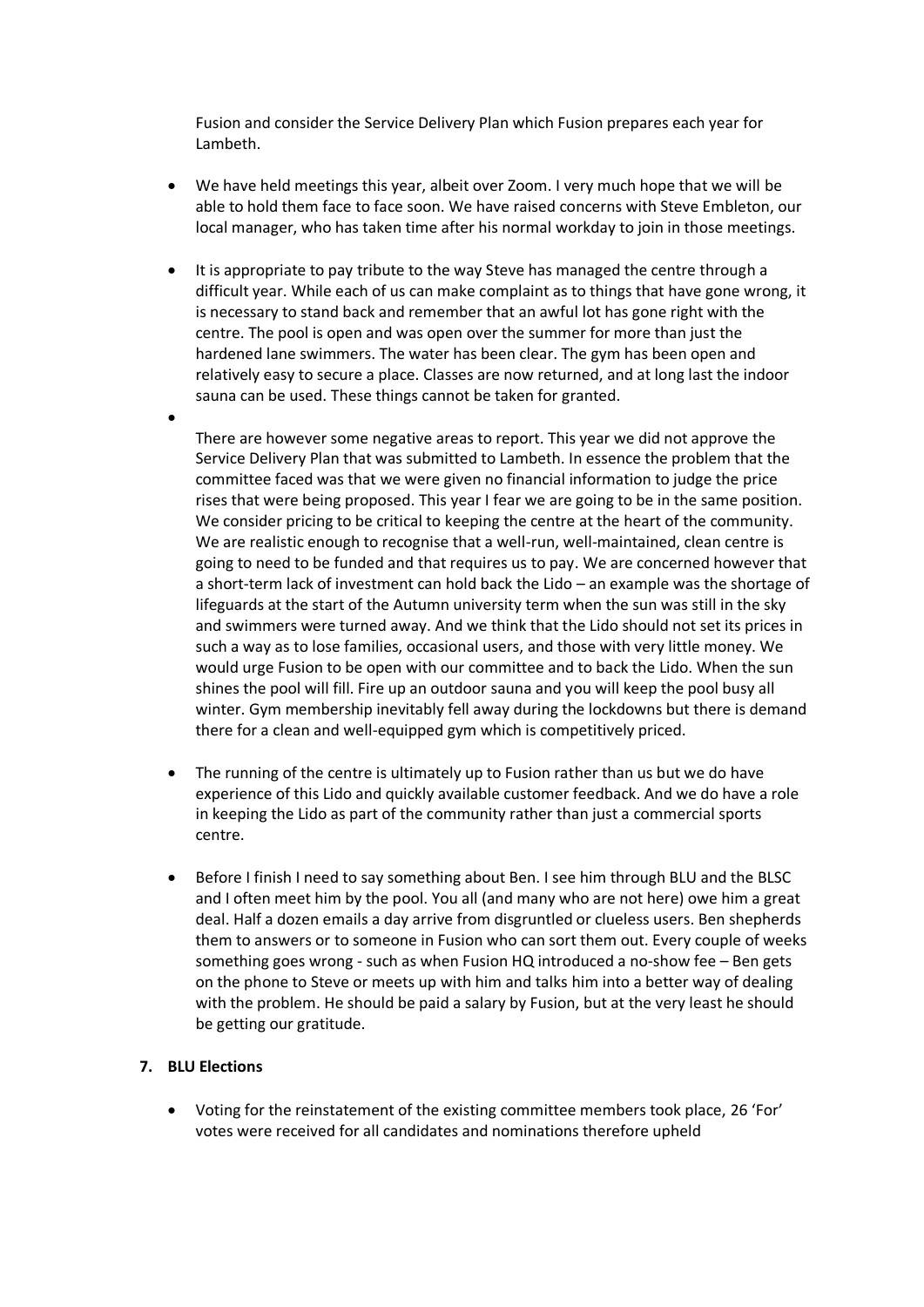### **8. BLSC Appointments**

• All proposed nominees were re-approved.

#### **9. Questions from users AOB**

• *Several questions raised about increasing accessibility of minority/vulnerable groups to the Lido*

Fusion advised it is liaising with Rodney Craig at Lambeth Council to agree outreach programmes and improve diversity of participation**.**

• *How can you become a member of the BLU committee outside the AGM election***?** Individuals who has recorded at least six-month's membership of BLU can be considered for co-option to the committee. Please contact the committee directly if you are interested in joining. We are committed to increasing our numbers in line with our constitution but until them operate at quorate.

#### • *Was this AGM made public?*

Yes, an invite was emailed to the mailing list several times and announced on social media making it literally and according to publicity, public.

- *Why does BLU not support Brockwell Swimmers?* Several meetings have addressed this point over several years but due to personal animosity of Chair Tim Sutton to various committee members this has not been resolved. A way forward was recommended with another Brockwell Swimmers representatives being nominated to handle relations, but this has not been accepted.
- *Can we have another gazebo to expand outside covered changing space?* Fusion to investigate.
- *Can class sizes at the gym be reviewed and range of classes expanded?* Fusion to organise a separate meeting to review with users to ensure range of issues are covered.
- *Can Fusion commit to paying staff London Living Wage to aid talent attraction/retention and safeguard accessibility for users?* Fusion to table this proposal with senior management team and formally feedback within before Christmas 2021. Noted that a recruitment day took place last week including fully-funded training. University outreach programme also being explored with BLU.
- *Can paper notices be reintroduced on BLU noticeboard to aim communication for offline users?* BLU to reinstate.
- *Can the booking system be removed?*

Feedback from users is completely mixed. Fusion advised booking is not recommended rather than essential and for the gym/sauna 95% of sessions have last-minute capacity. The bathing lode is under review to allow more access to swimming morning sessions. This has already been expanded to 25 every 10 minutes and might potentially be increased further pending this review. However, it has been decided that the booking